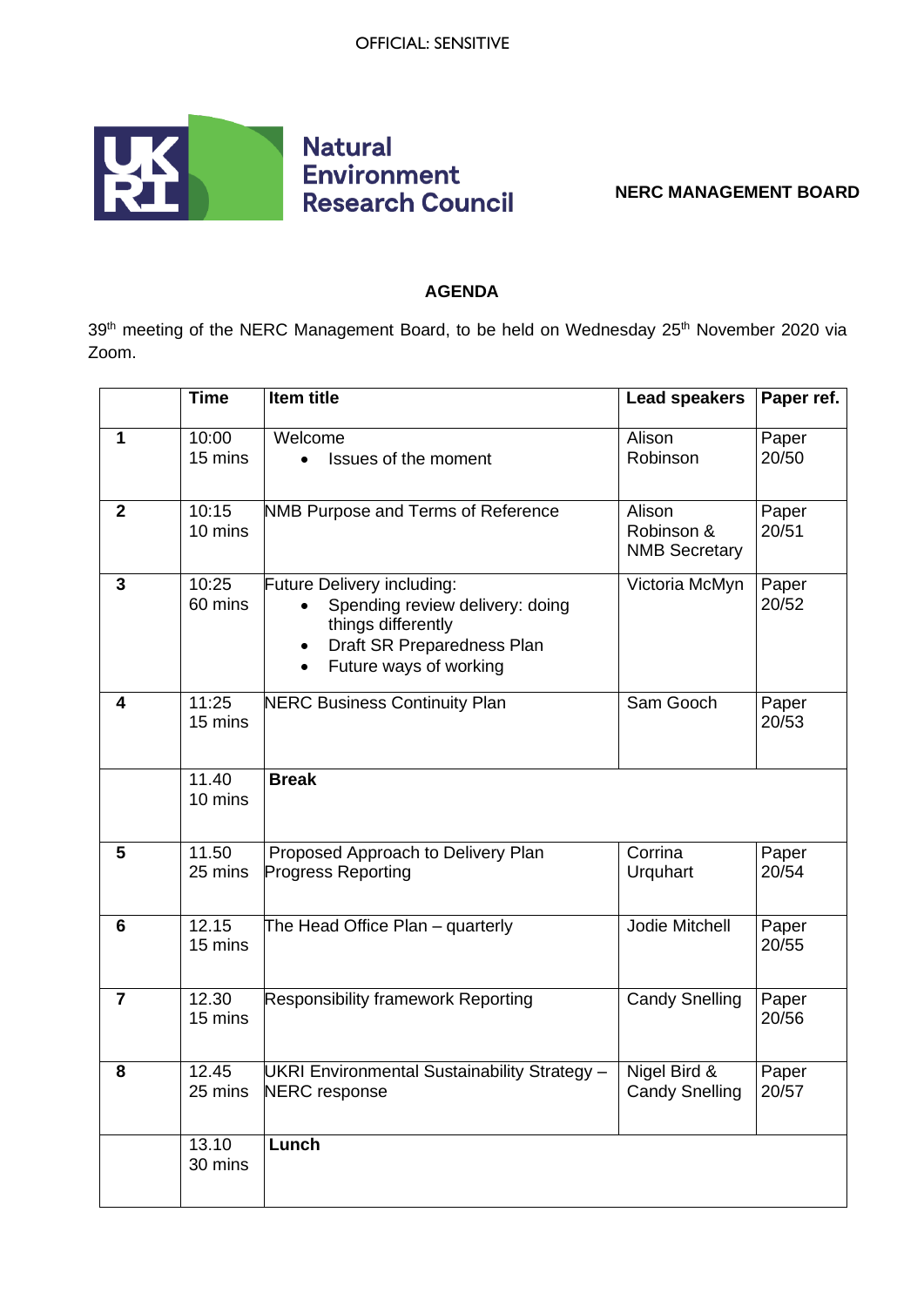| $\boldsymbol{9}$       | 13.40<br>15 mins | <b>Evaluation Programme</b>                                                                                                                       | Thomas<br>Haynes                                                  | Paper<br>20/58 |  |  |
|------------------------|------------------|---------------------------------------------------------------------------------------------------------------------------------------------------|-------------------------------------------------------------------|----------------|--|--|
|                        |                  |                                                                                                                                                   |                                                                   |                |  |  |
| 10                     | 13.55<br>20 mins | <b>Environmental Science Community Diversity</b>                                                                                                  | <b>Hannah Collins</b>                                             | Paper<br>20/59 |  |  |
| 11                     | 14.15<br>10 mins | <b>H&amp;S Qtr 2 NERC Report</b>                                                                                                                  | <b>Bill Dark</b>                                                  | Paper<br>20/60 |  |  |
| 12                     | 14.25<br>15 mins | S&F commissioning cycle                                                                                                                           | Andrea Sharpe                                                     | Paper<br>20/61 |  |  |
|                        | 14.40<br>5 mins  | <b>Break</b>                                                                                                                                      |                                                                   |                |  |  |
| 13                     | 14.45<br>15 mins | National Capability funding request                                                                                                               | Iain Williams                                                     | 20/62          |  |  |
| 14                     | 15.00<br>10 mins | <b>Risk Register Review</b>                                                                                                                       | Johanna Barton                                                    | Paper<br>20/63 |  |  |
| 15                     | 15.10<br>10 mins | <b>Finance Update</b>                                                                                                                             | <b>Shaun Caswell</b>                                              | Paper<br>20/64 |  |  |
| 16                     | 15.20<br>10 mins | UKRI:<br><b>Investment Committee</b><br><b>Executive Committee</b><br>٠<br>People, Finance & Operations<br>Committee<br><b>Strategy Committee</b> | Alison Robinson<br>Alison Robinson<br>Nigel Bird<br>Susan Waldron | Paper<br>20/65 |  |  |
| 17                     | 15.30<br>5 mins  | Actions Review and Forward Agenda                                                                                                                 | <b>NMB Secretary</b>                                              | Paper<br>20/66 |  |  |
| 18                     | 15.35<br>5 mins  | <b>Communications Issues</b>                                                                                                                      | All                                                               | Oral           |  |  |
| 19                     | 15.40<br>5 mins  | <b>AOB</b>                                                                                                                                        | All                                                               | Oral           |  |  |
|                        | 15.45            | <b>Close</b>                                                                                                                                      |                                                                   |                |  |  |
| <b>For Information</b> |                  |                                                                                                                                                   |                                                                   |                |  |  |
| 20                     |                  | EU Staff and Student Data Report                                                                                                                  |                                                                   | Paper<br>20/67 |  |  |